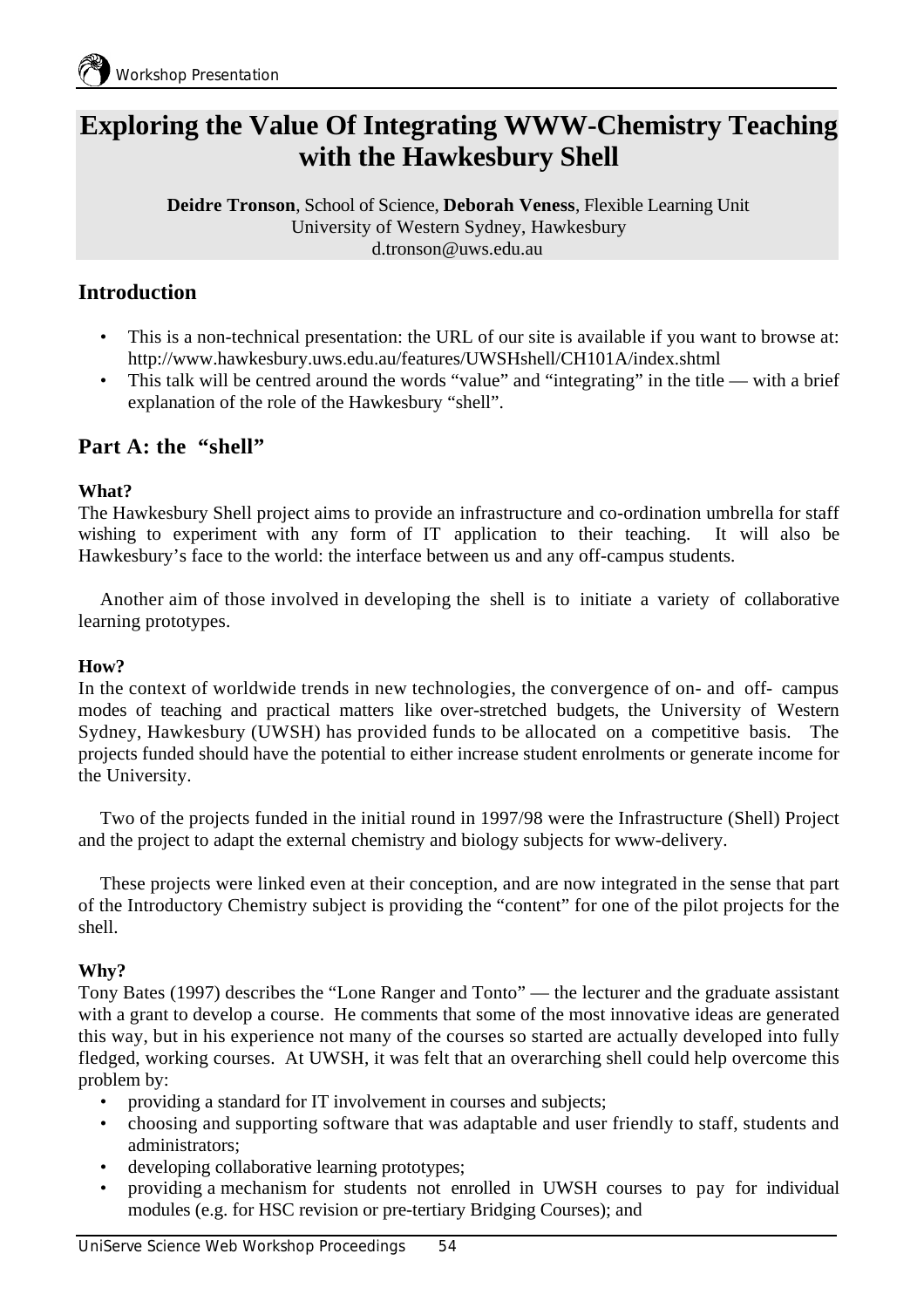• eventually providing a mechanism for students to submit assignments or write exams on line.

#### **Where we are at:**

- *WebCT* (developed at UBC) has been chosen as the software. The choice was a complex one; a compromise based on cost, ease of use and ability to cope with collaborative learning packages;
- the first web-based module of Introductory Chemistry (CH101A) is being adapted for the *WebCT* software *as we speak*. This is suitable as a revision/bridging course module when the system can cope with payment by students; and
- simultaneously, a collaborative learning prototype course is being developed as another pilot project on the *WebCT* software.

### **Some comparisons**

As a slight diversion, I will mention some comparisons between our resources and those of the authors of the two references I have used:

- Tinker (1998): the FLAP project is part of the Learning Technology Program in the UK. A paper-based program in physics and maths was delivered in 1995 after 3 years of development and an investment of \$US 1 million. An electronic version is due out in 1998.
- Bates (1997): at UBC there are now 26 technology-based distance education courses developed in 2.5 years. Staff members are part of a Canada-wide telelearning consortium which has won a contract of \$C13.5 million.
- Tronson & Veness (1998) at UWSH: the Shell project grant was \$170,000 and the grant for the Chemistry/Biology WWW-adaptation was \$30,000 (some of which is to be paid back when we make a profit from the bridging courses).

## **Part B: The Chemistry/Biology Project**

UWSH has a long history of catering for "external" students. Traditionally most of these students have been studying for the BAppSc in environmental health. A wider range of students now studies one or more subjects in the external mode. To facilitate this, the on- and off-campus delivery of some subjects has converged.

### **What?**

The students who take these particular chemistry subjects (either on- or off-campus) are not sciencemajors. As well as the environmental health students, we now cater for students of horticulture, agriculture, environmental management, food technology as well as students undertaking some Diploma courses.

As a couple of Lone Rangers with our respective Tontos, Shelley Burgin and Deidre Tronson set out on our horses, quite sure we could achieve all our aims:

- to rewrite the two semesters of the biology external course;
- to adapt this for WWW-delivery; and
- to adapt the newly-rewritten two semesters of the chemistry external course for WWW delivery.

#### **Why?**

A traditional first-year chemistry course is NOT suitable for these students — neither are many of the www-sites I have visited. We wanted to think about the pedagogical reasons for re-thinking our subject. Our main aims were to provide an alternative medium to help students:

- see logical connections between facts, observations and implications;
- visualise the macro and micro world in **3-dimensions;**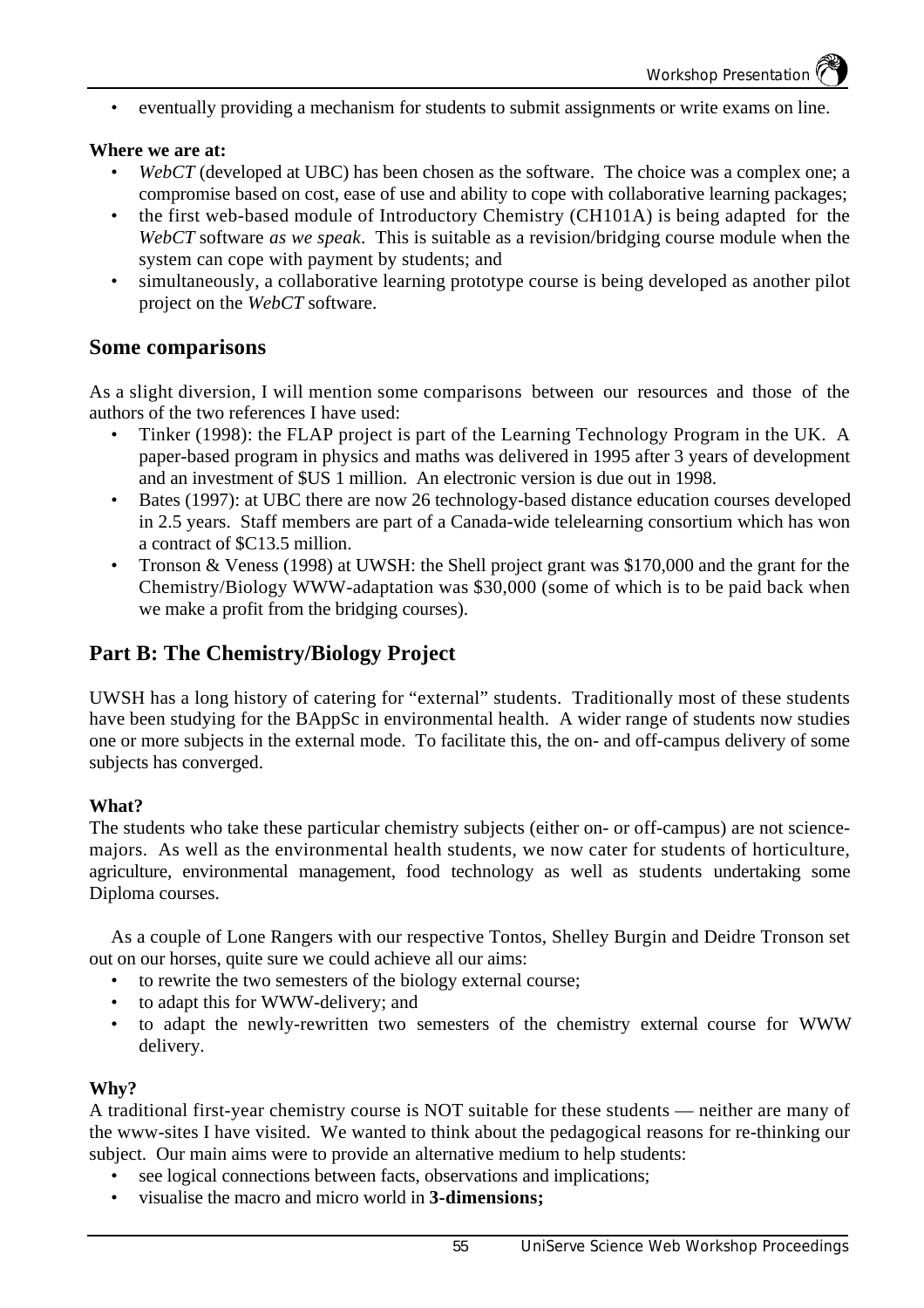## Workshop Presentation

- visualise the submicro world of atoms and electrons; and
- have some ownership of their learning.

We were determined **NOT** to reproduce the text-based material as html. These aims were mirrored in the article by Tinker (1998).

### **How?**

To achieve our aims, we intended to use:

- links within the site and to other sites we chose:
- questions and accessible answers on each page feedback; and
- animations where appropriate ... **without** the use of sophisticated software that we had already determined many students did not have access to.

### **Where are we at with the Chemistry project?**

We have achieved something concrete. We have one module of Introductory Chemistry on a stand alone web site and part of an organic module being developed. This module is being used as the first content-based pilot project for the *WebCT* software under the shell project.

It was found that the reconceptualisation required to adapt one's lifetime habits of teaching to the electronic medium was a lot of fun, but took a lot of T-I-M-E.

The setting up of prototypes and databases for the web-site, keeping the whole subject in mind, also took Tonto a lot of time. This is not time wasted, as it will be easier and more straightforward for anyone taking on the project later: but it was a surprise.

We have established a valuable link with the Flexible Learning Centre and the shell project. However, during the process of collaborating with those creating the shell, it was found that our aspirations and theirs were diverging. The shell was more concerned with developing collaborative learning. While thinking that this would be useful further down the track, we set our priorities more on imagining ways to use the web to provide visualisation, feedback and links to other sites.

### **What about the biology project?**

The first semester subject has been rewritten and the second semester subject is being rewritten.

Contacts have been made with a major publisher and ideas discussed for the eventual adaptation for WWW.

## **Where to now?**

Immediate challenges:

- We obviously need future funding but from where? (CUTSD is an option).
- We need to expand time but how?
- We need to keep working on the collaboration between the chemistry project and the shell now that we are in a productive phase. This means asking for and accepting more support which also takes time and effort.
- We need to think carefully about integrating the ideas of the Lone Ranger with the technical ability of Tonto: is there an ideal mix of talents? Bates (1997) states that the lecturers will find there are some things they do not want to do. Some of us have other time consuming commitments as well — students and research for example.